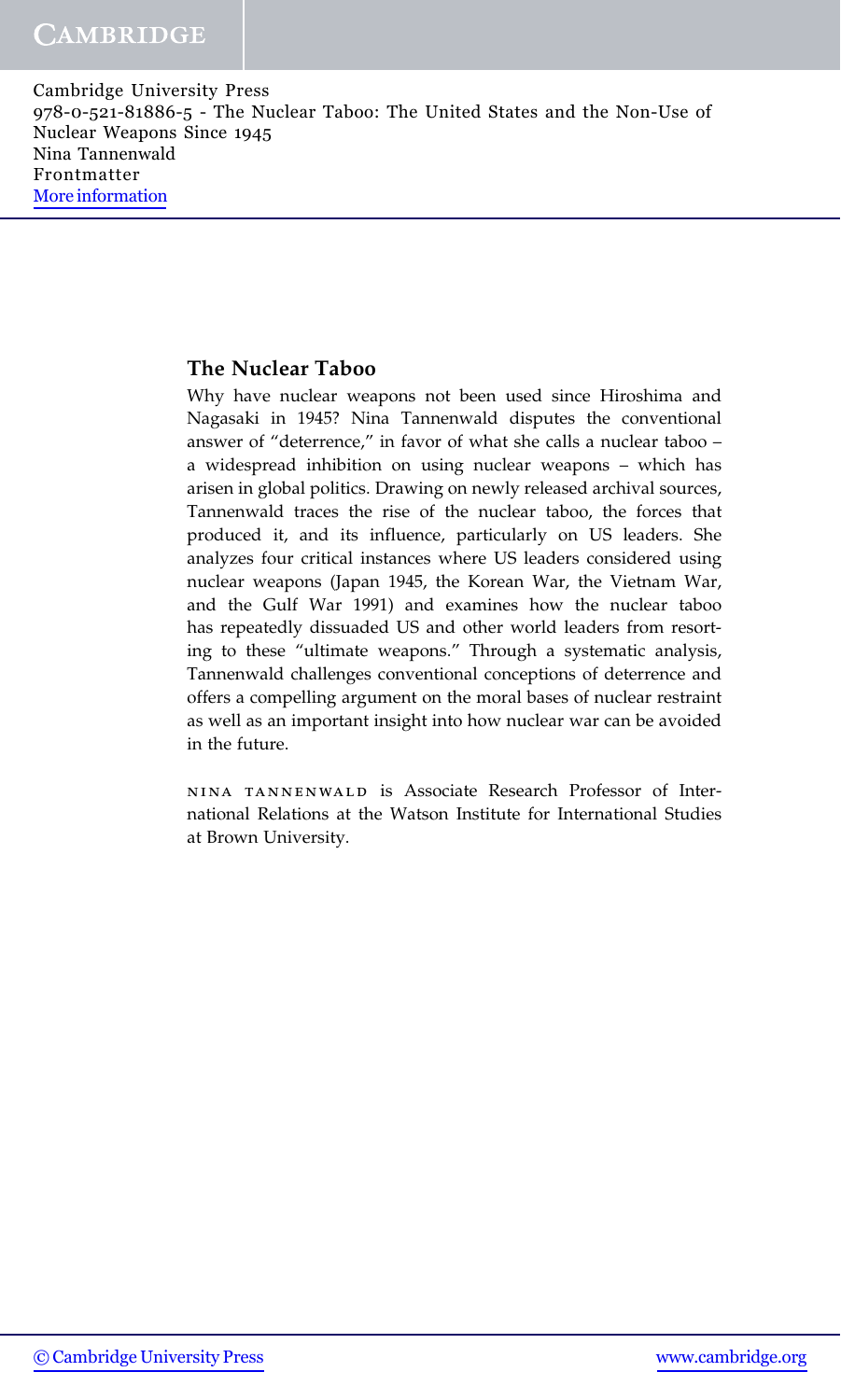CAMBRIDGE STUDIES IN INTERNATIONAL RELATIONS: 87

The Nuclear Taboo

Editorial Board

STEVE SMITH (Managing editor) THOMAS BIERSTEKER PHIL CERNY MICHAEL COX A. J. R. GROOM RICHARD HIGGOTT KIMBERLEY **HUTCHINGS** CAROLINE KENNEDY-PIPE STEVE LAMY MICHAEL MASTANDUNO LOUIS PAULY NGAIRE WOODS

Cambridge Studies in International Relations is a joint initiative of Cambridge University Press and the British International Studies Association (BISA). The series will include a wide range of material, from undergraduate textbooks and surveys to research-based monographs and collaborative volumes. The aim of the series is to publish the best new scholarship in International Studies from Europe, North America and the rest of the world.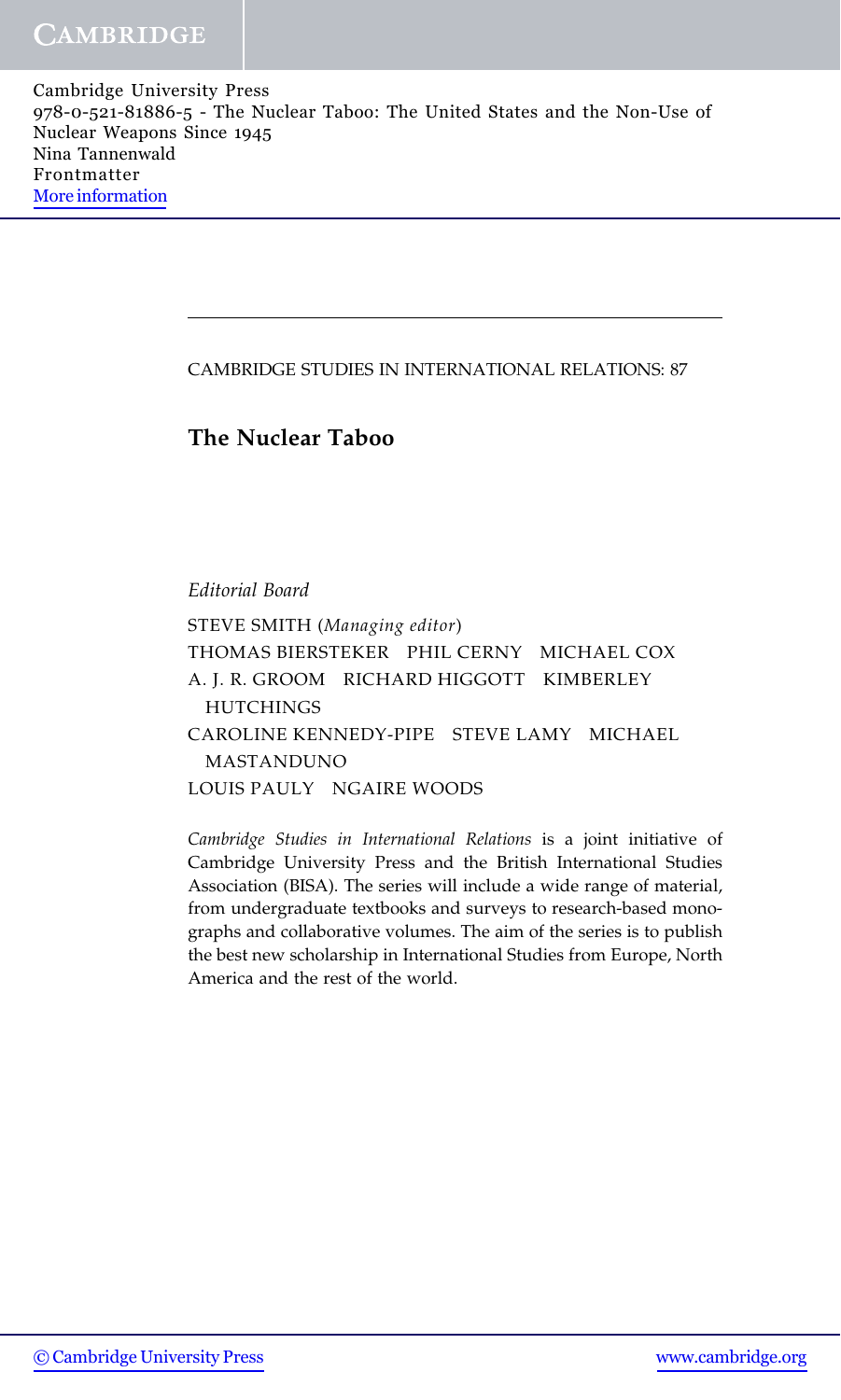### CAMBRIDGE STUDIES IN INTERNATIONAL RELATIONS

- 104 Benjamin Miller States, nations and the great powers The sources of regional war and peace
- 103 Beate Jahn (ed.) Classical theory in international relations
- 102 Andrew Linklater and Hidemi Suganami The English School of international relations A contemporary reassessment
- 101 Colin Wight Agents, structures and international relations Politics as ontology
- 100 Michael C. Williams The realist tradition and the limits of international relations
- 99 Ivan Arreguín-Toft How the weak win wars A theory of asymmetric conflict
- 98 Michael Barnett and Raymond Duvall Power in global governance
- 97 Yale H. Ferguson and Richard W. Mansbach Remapping global politics History's revenge and future shock
- 96 Christian Reus-Smit The politics of international law
- 95 Barry Buzan From international to world society? English school theory and the social structure of globalisation
- 94 K. J. Holsti Taming the sovereigns Institutional change in international politics
- 93 Bruce Cronin Institutions for the common good International protection regimes in international security

Series list continued after index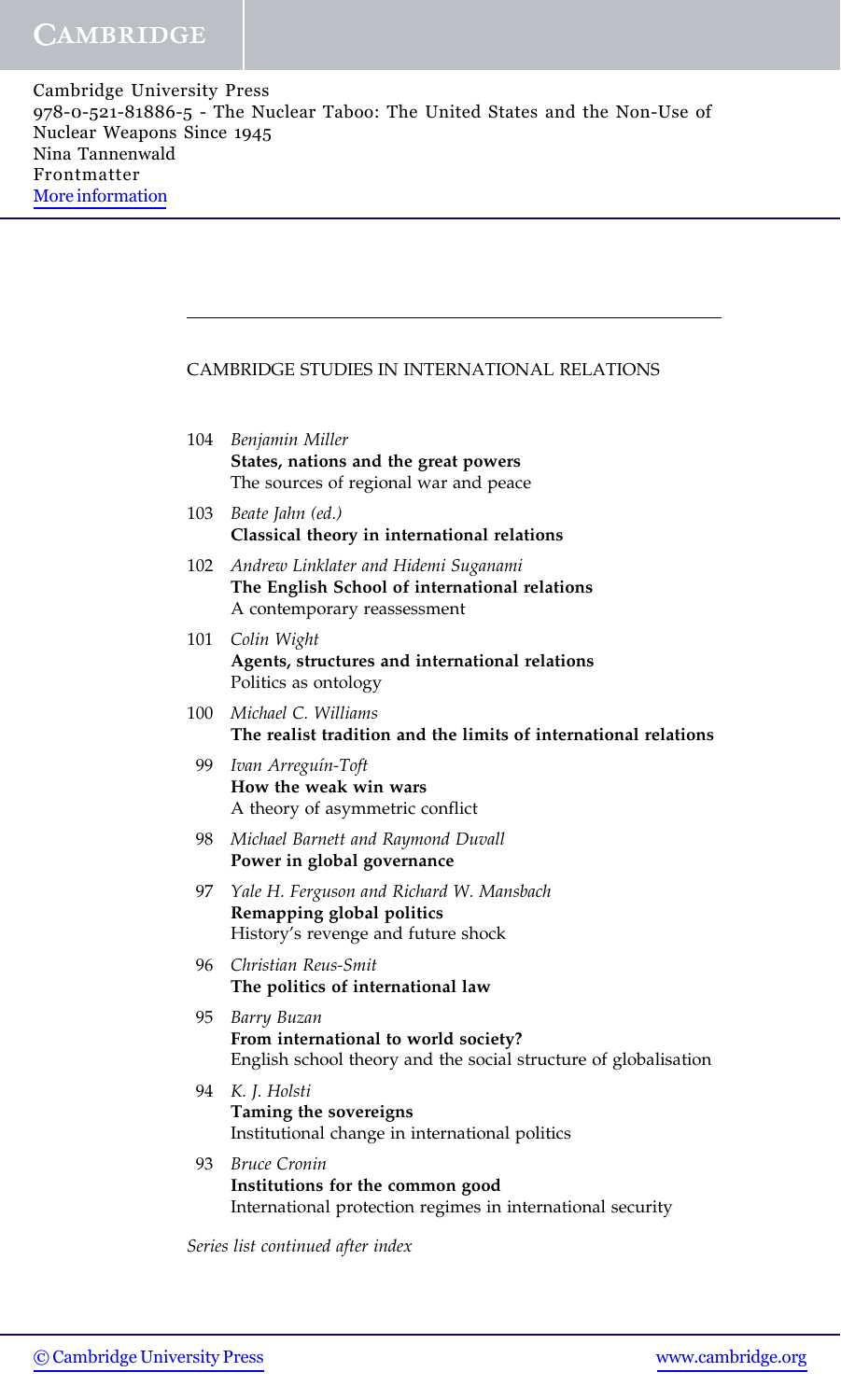# The Nuclear Taboo

The United States and the Non-Use of Nuclear Weapons Since 1945

Nina Tannenwald

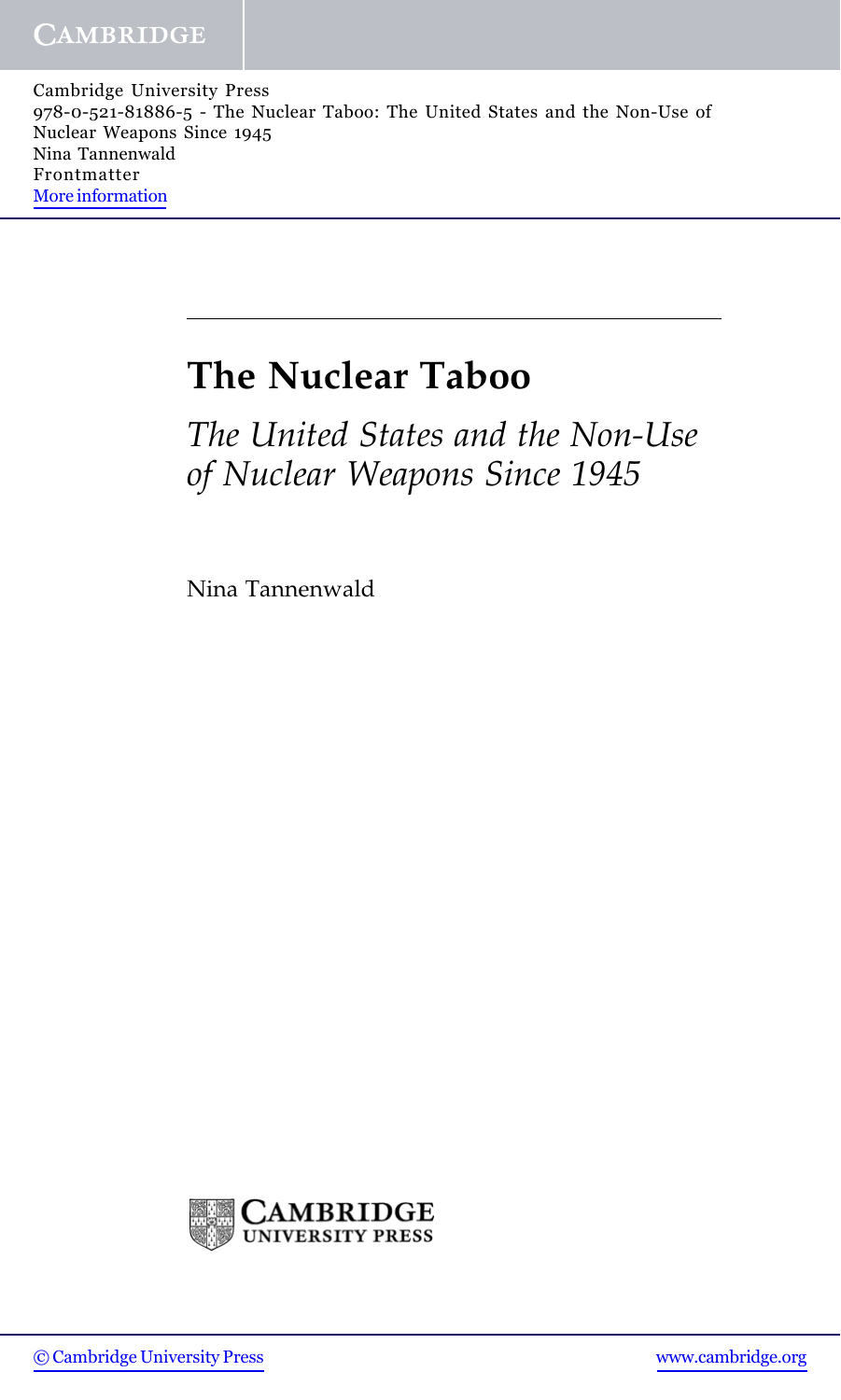> cambridge university press Cambridge, New York, Melbourne, Madrid, Cape Town, Singapore, São Paulo

cambridge university press The Edinburgh Building, Cambridge CB2 2RU, UK

Published in the United States of America by Cambridge University Press, New York

www.cambridge.org Information on this title: www.cambridge.org/9780521524285

© Nina Tannenwald 2007

This book is in copyright. Subject to statutory exception and to the provisions of relevant collective licensing agreements, no reproduction of any part may take place without the written permission of Cambridge University Press.

First published 2007

Printed in the United Kingdom at the University Press, Cambridge

A catalogue record for this book is available from the British Library

ISBN 978-0-521-81886-5 hardback ISBN 978-0-521-52428-5 paperback

Cambridge University Press has no responsibility for the persistence or accuracy of URLs for external or third-party internet websites referred to in this book, and does not guarantee that any content on such websites is, or will remain, accurate or appropriate.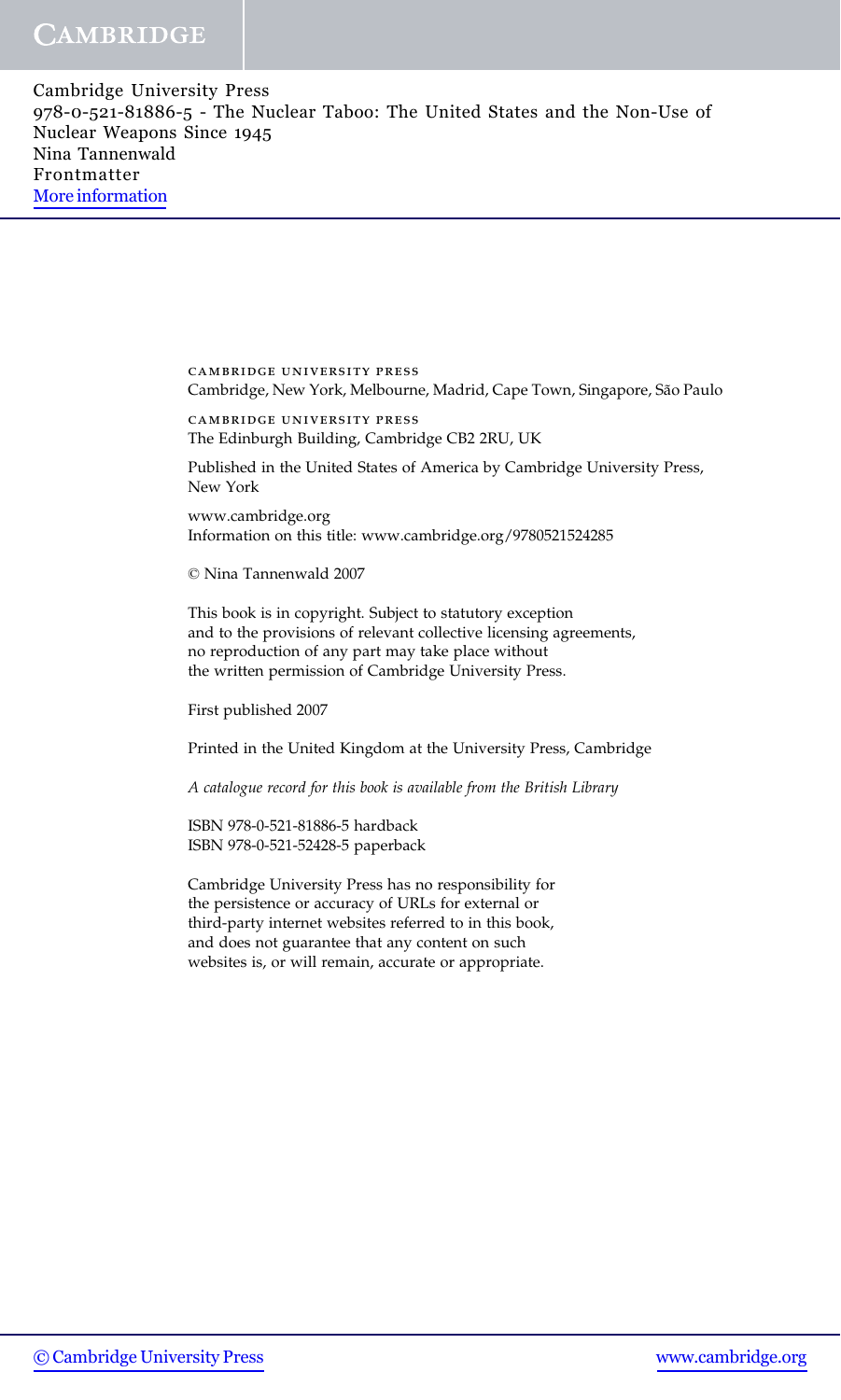## **Contents**

| Preface<br>List of abbreviations                | <i>page</i> ix<br>xiii |
|-------------------------------------------------|------------------------|
| Introduction: the tradition of nuclear non-use  | 1                      |
| Explaining non-use                              | 29                     |
| Hiroshima and the origins of the nuclear taboo  | 73                     |
| The Korean War: the emerging taboo              | 115                    |
| The rise of the nuclear taboo, 1953–1960        | 155                    |
| Nuclear weapons and the Vietnam War             | 190                    |
| Institutionalizing the taboo, 1960-1989         | 241                    |
| The 1991 Gulf War                               | 294                    |
| The taboo in the post-Cold War world            | 327                    |
| Conclusion: the prospects for the nuclear taboo | 361                    |
| Select bibliography<br>Index                    | 397<br>431             |
|                                                 |                        |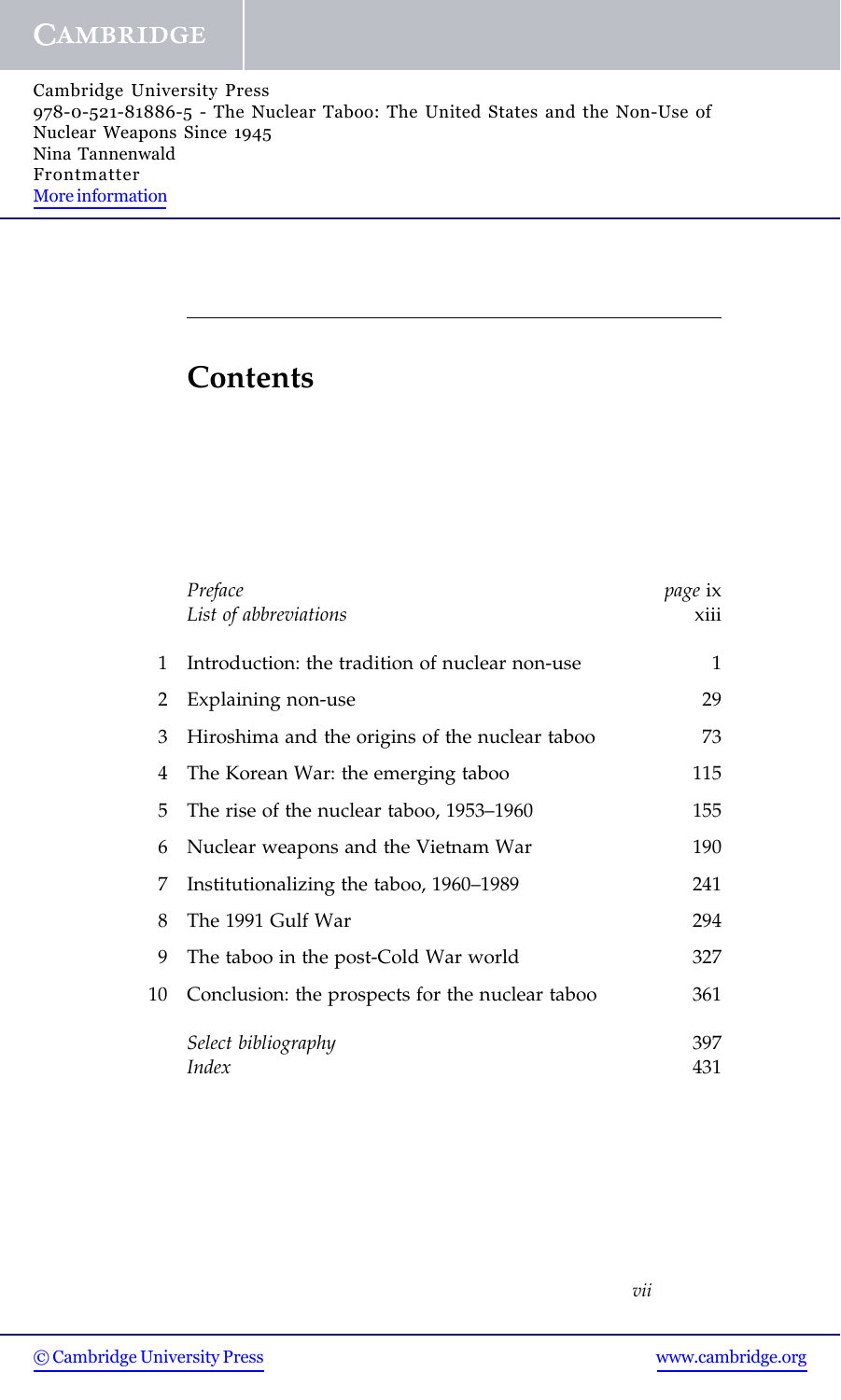### Preface

This book had its origins in what seemed to me a disconnect between how ordinary people, including many policymakers, have viewed nuclear weapons and how academic deterrence theory has approached the analysis of such weapons. In college I had been involved in the nuclear freeze movement, aimed at halting the US–Soviet nuclear arms race. Most people in this movement shared a deep sense of revulsion at the tremendous destructive power of nuclear weapons, and held their use to be immoral and irrational.

Later, in graduate school, I studied academic deterrence theory. It focused on the cold, hard calculus of making credible threats of massive destruction. These game-theoretic analyses, I found, had little to say about issues of revulsion and morality. Further, when I studied how we managed to avoid nuclear war during the Cold War, it increasingly appeared to me that deterrence was not the whole story. Deterrence could not explain, for example, why nuclear weapons had not been used when the other side did not possess such weapons. I found it hard to avoid a sense that a powerful revulsion associated with nuclear weapons had played a role in inhibiting their use.

If indeed a nuclear taboo exists, how do we know, and how exactly did this taboo emerge? How has it influenced leaders? I decided to find out. This book is the result.

Although this book is primarily a work of historical analysis, I hope that, in shedding light on how we survived sixty years without using the bomb, it provides some insights for the future. Nuclear weapons no longer pose the threat of immediate annihilation of the planet that they once did. Yet, the risk of their use remains. Use of even a single bomb would be catastrophic. In a world where deterrence is less relevant, power is more asymmetric, and nuclear weapons are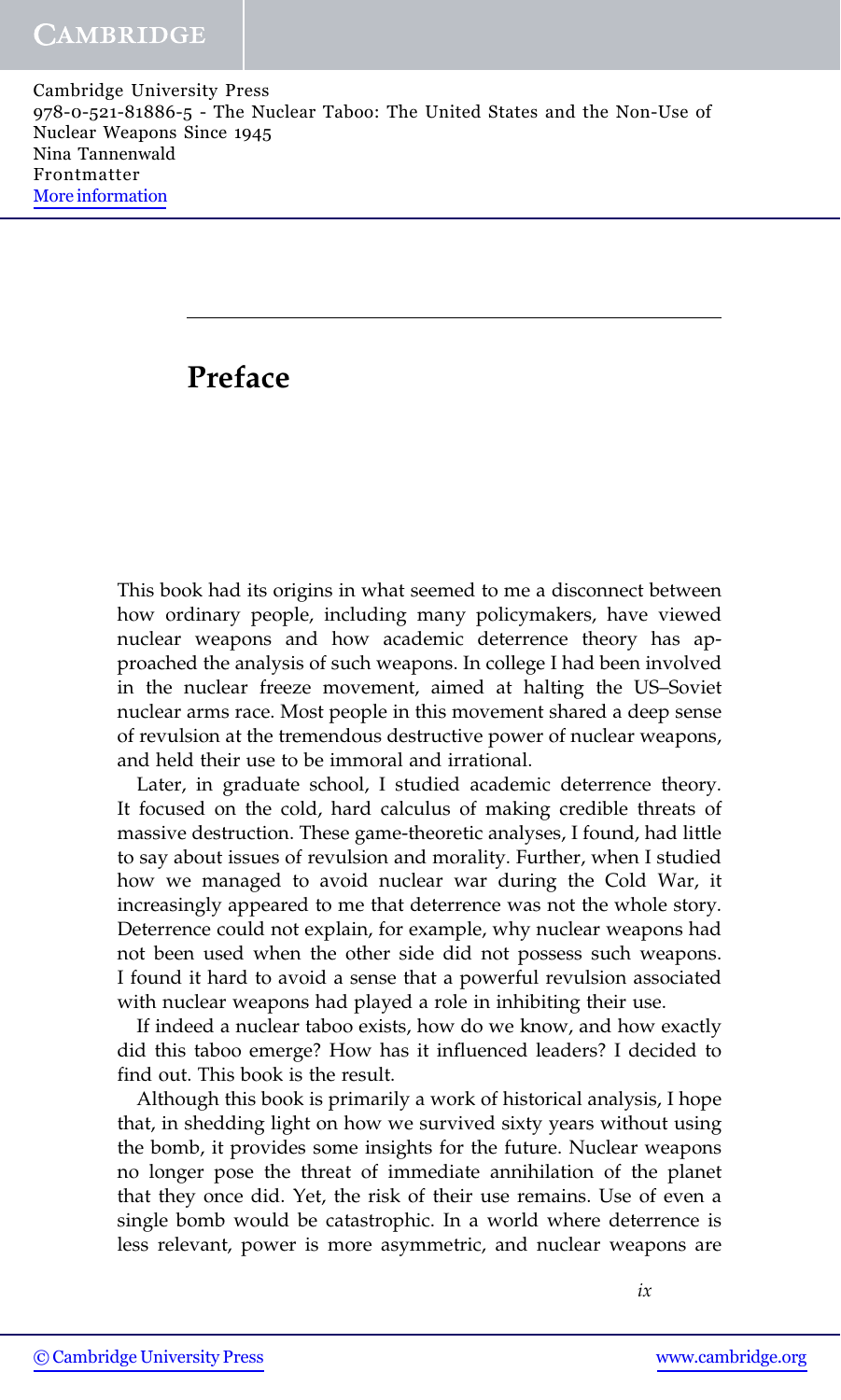#### Preface

increasingly spread around the globe, the nurturing of normative inhibitions on use may be crucial to surviving the next sixty years.

In its long process of development, this book has accumulated many debts. My greatest debt goes to Peter Katzenstein, who, in one of my moments of crisis, reminded me that we do not slay dragons singlehandedly. His intellectual guidance and unwavering support gave me the confidence to pursue this study. He provides a model of scholarship and mentorship to which I can only aspire. Richard Ned Lebow's cogent critiques of deterrence theory inspired my own thinking on the subject. Lawrence Scheinman's deep knowledge of the nuclear non-proliferation regime and international law helped me to refine my interpretations in this area. Henry Shue's insights strengthened my understanding of the role of ethical norms in international affairs. I could not have asked for a better group of advisors.

I am also especially grateful to Scott Sagan and Lynn Eden, who offered crucial encouragement early on and challenged me to sharpen my arguments. They and their colleagues at Stanford's Center for International Security and Arms Control provided, more than once, a wonderful environment for doing so. Halfway around the world from Stanford, Harald Muller made possible my research on arms control at the Frankfurt Peace Research Institute. His foundational work on security regimes has inspired and deeply influenced my thinking. A fellowship at the Belfer Center for Science and International Affairs at Harvard, made possible by Joseph Nye, immersed me in a stimulating intellectual environment and plunged me more deeply into US nuclear policy. At the University of Colorado at Boulder I benefited from some wonderful colleagues and the opportunity to try out my ideas on students. In recent years, my intellectual home has been at the Watson Institute for International Studies at Brown. I am grateful to Thomas Biersteker for creating such a vibrant intellectual community there.

Many additional individuals have provided important feedback. William Burr read numerous chapters closely and saved me from egregious historical errors. He brought his prodigious knowledge of archival sources to bear and was extraordinarily generous with both his time and his documents. Daniel Ellsberg, Raymond Garthoff, James Blight, and Peter Hayes provided valuable comments on the Vietnam chapter. Alexander Wendt, David Dessler, Hein Goemans, and Mark Suchman provided extensive comments on the theoretical chapters. Scott Sagan read an early version of the entire manuscript.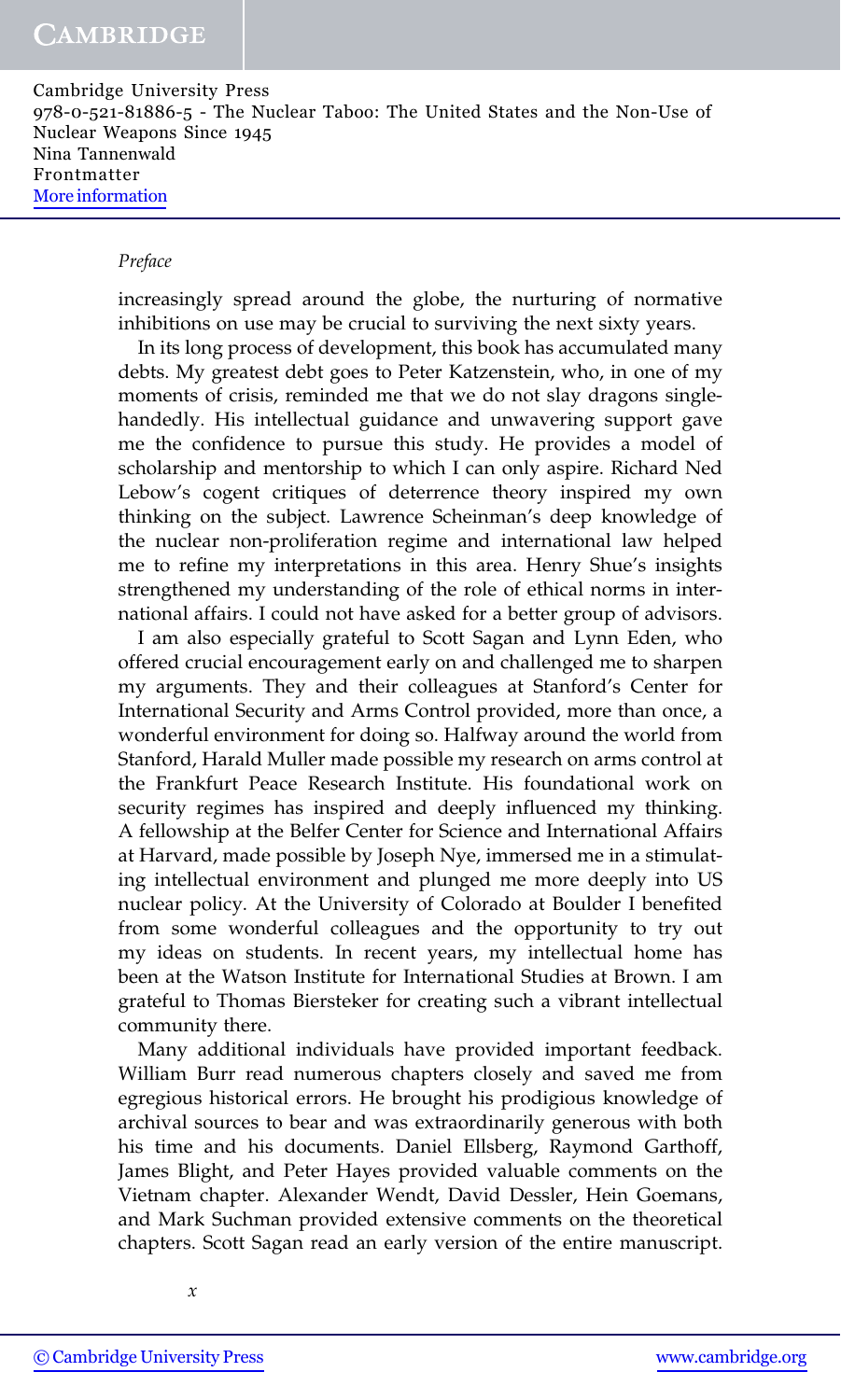Preface

Others who provided valuable comments at various points along the way include Emanuel Adler, Stephen Brooks, Elizabeth Cousens, Matthew Evangelista, Abbott (Tom) Gleason, David Holloway, Terry Hopmann, Mark Lichbach, John Meyer, Richard Price, Randy Rydell, Duncan Snidal, Lawrence Wittner, Dean Wilkening, and William Wohlforth. Any errors of fact or interpretation remain mine, of course.

Numerous knowledgeable archivists at the National Archives made research there a pleasure. David Haight, archivist at the Eisenhower Library, and John Wilson, archivist at the Johnson Library, were indispensable in digging up ever-blacked-out nuclear weapons documents and assisting with declassification requests. I thank George Bunn for sharing with me his extensive personal files on no first use. William Arkin, many years ago, when he was still at Greenpeace, let me make use of his extensive clippings files on the 1991 Gulf War. Peter Hayes of the Nautilus Institute generously shared newly released documents on Vietnam.

For able research assistance I am grateful to Jeffrey Dillon, Cathryn Cluver, Stephan Sonnenberg, Emily Patton, Emily Kanstroom, and Joseph Nagle.

The writing of this book was supported by fellowships from the John D. and Catherine T. MacArthur Foundation, the Institute for the Study of World Politics, the Belfer Center for Science and International Affairs at the Kennedy School of Government at Harvard, the Center for International Security and Cooperation at Stanford, the Frankfurt Peace Research Institute, and the Watson Institute for International Studies at Brown.

I would not have made it through this project without the companionship, counsel, and encouragement of numerous friends along the way: Jeremy Adelman, Doug Blum, Chuck Call, Cathleen Fisher, Bobby Herman, Paul Kowert, Barbara Little, Anne Nolin, Steve Rauch, Andrew Tauber, Jeremy Telman, and Alex Wendt. Sarah Mendelson and Wendy Schiller knew when to drag me out for a drink and when to make sure I stayed in my seat.

My parents were wonderfully supportive throughout the process, although they began to worry that a nuclear bomb would get used before I finished the book. My stepfather, Kenneth Ford, an awardwinning science writer and my favorite copyeditor, sharpened my prose in numerous chapters. My mother, Joanne Ford, remained ever encouraging. This book is dedicated to my parents – all three of them (my father, Peter Tannenwald, in memoriam).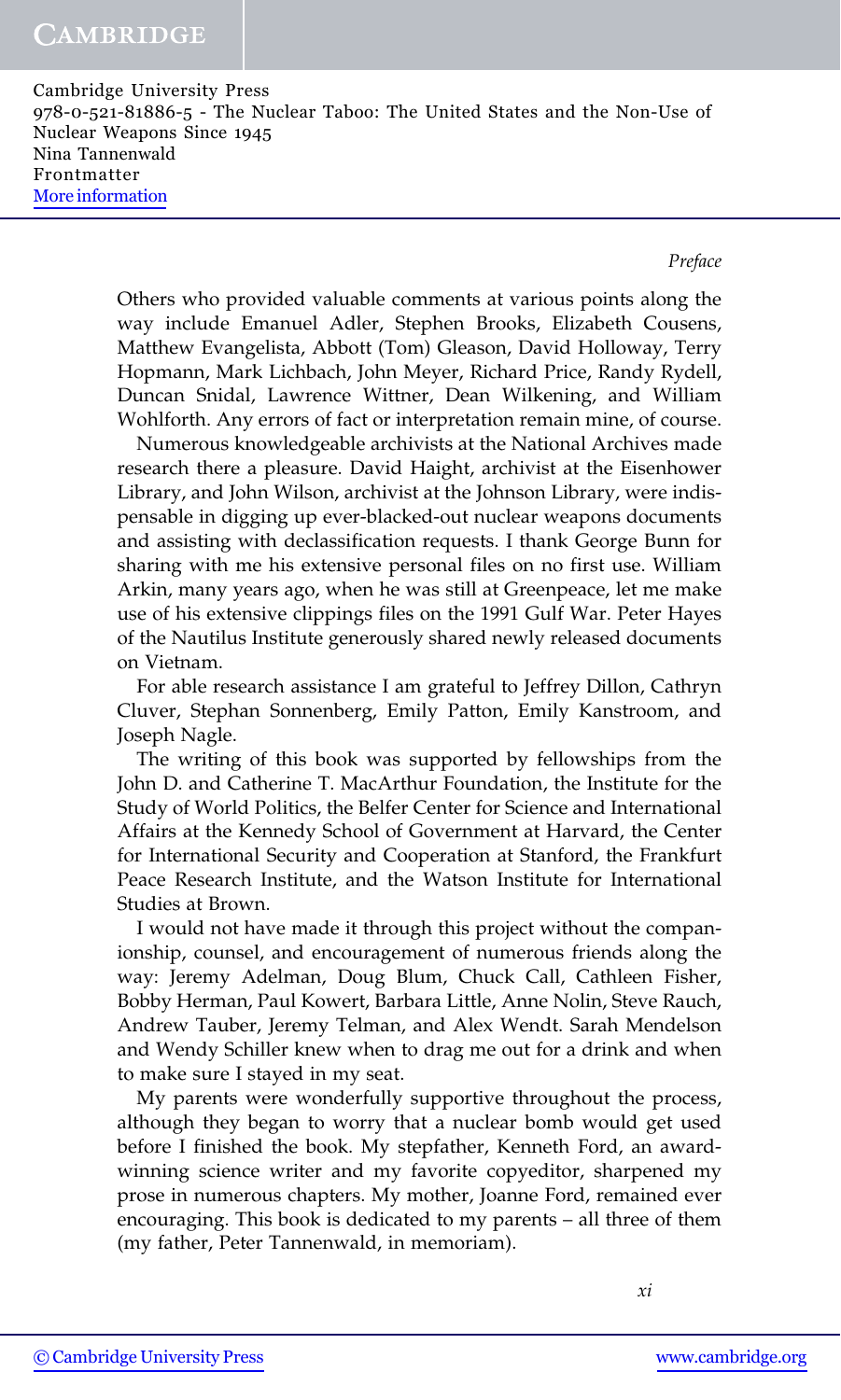#### Preface

Finally, I thank my husband and fellow traveler, Mark Suchman, who undoubtedly has heard more than he ever expected about the nuclear taboo. He has been a constant source of support, tough critiques, good humor, two-by-two typologies, and, in the last three years, child care. Not only would this book not have been completed without him, it would not have been nearly as much fun, either.